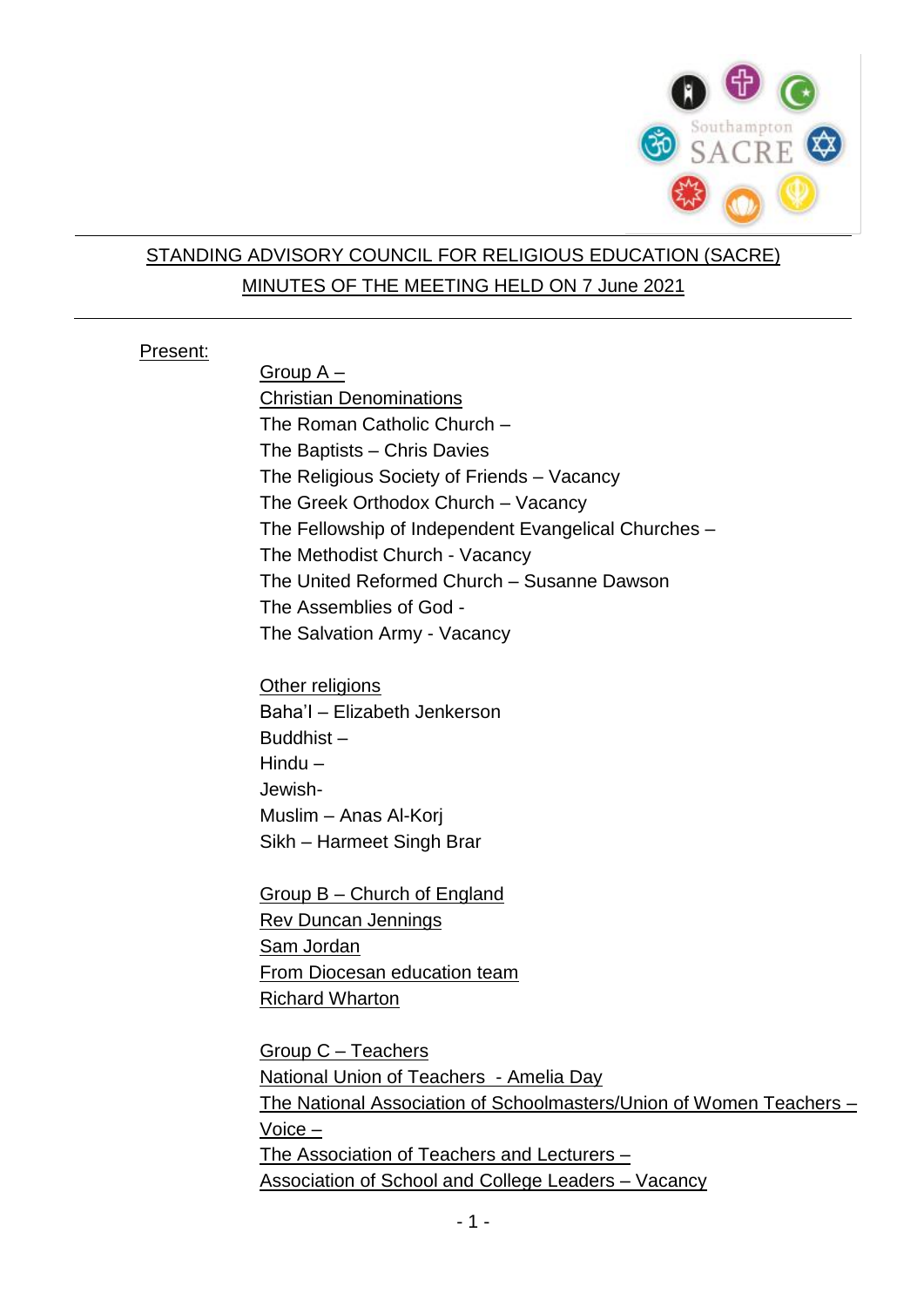### National Association of Head teachers - Vacancy

Group D – Members of the Council Councillors Baillie, Laurent, Payne

Group D Substitute – Kate Martin

Also, in attendance:

Others co-opted (Non-Voting) South Hampshire Humanists – Mary Wallbank ASC teacher representatives – Susannah Woodman, Suzanne Dawson Southampton City Mission – Matt Gwyn.

Apologies

## 1. **MEMBERSHIP**

AP repeated a previous request for SACRE members to make nominations for the Faith Group Reps and asked to be informed of any nominees considered suitable to join any of the SACRE groups where there was a vacancy.

**RESOLVED** that the following changes to membership were noted

- Liz Allen and Rev Tony Palmer were welcomed as C of E reps at the February meeting.
- Following Jackie Meering's step down from the role, Amelia Day was welcomed as the new NEU rep. AD was introduced as the RE Lead at Newlands Primary school.
- Suzanne Underwood, Head of RE at Bitterne Park, was appointed as the new NASUWT member. SU was previously a co-opted SACRE member and had worked in the Agreed Syllabus Group.
- Rev. Duncan Jennings informed members that he was retiring from full time ministry in September 2021 and was sadly leaving Southampton to move to Bristol. After 21 years on SACRE he said he had found it a privilege to be part of an active group and to see the relationship with schools grow and flourish. Rev Jennings thanked AP for all her support and AP expressed SACRE's gratitude for all that DJ had done over the years.
- The Diocese nominated a replacement rep Lucy Hepinstall, Foundation Governor at Highfield and the RE Lead at Bassett Green. LH was nominated to replace Rev DJ from September 2021.

# 2. **ELECTION OF CHAIR**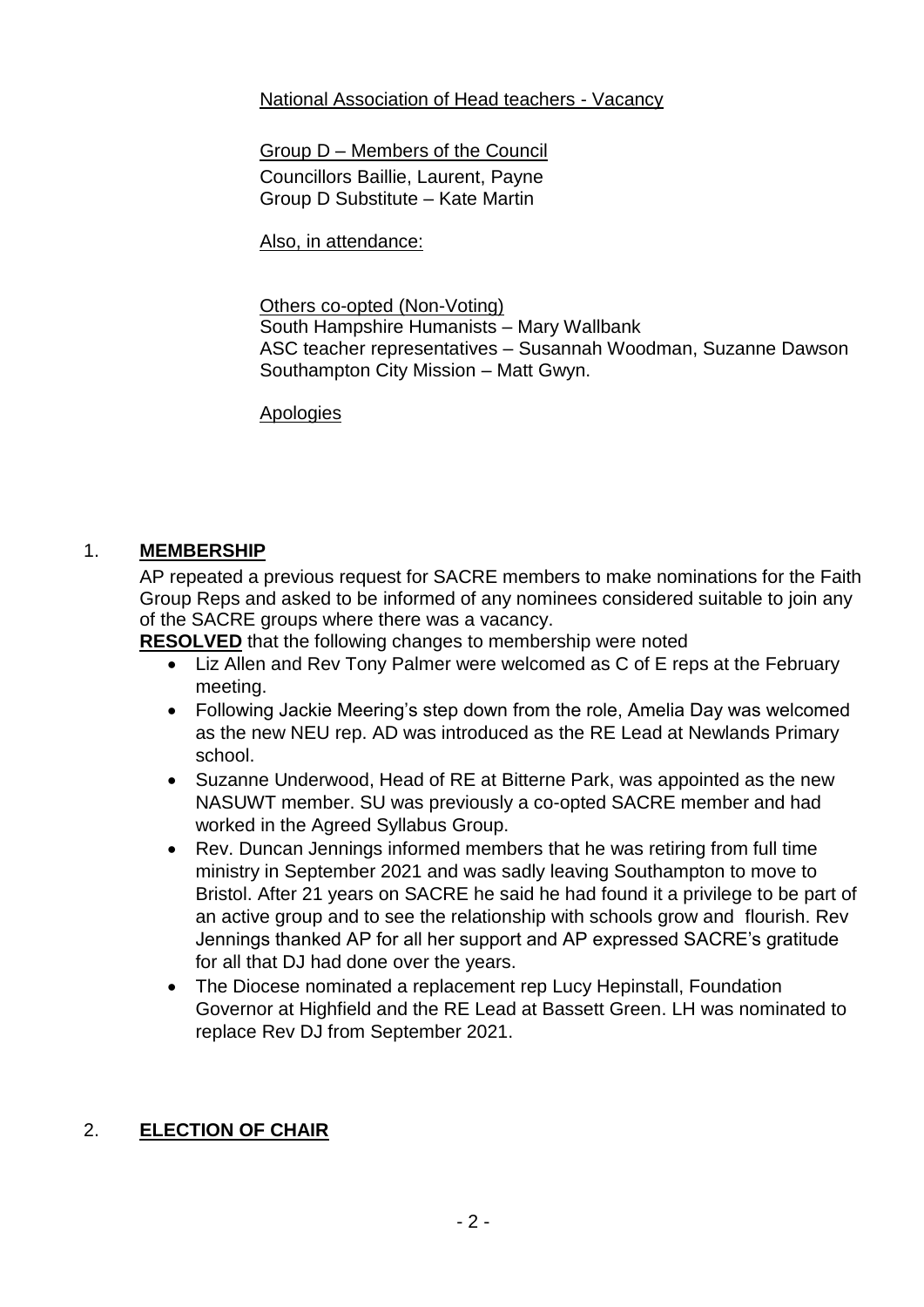**RESOLVED** that as Group D member appointments would not be confirmed until the Cabinet meeting later in June, nominations were accepted but voting was re-scheduled for the September 2021 meeting.

**RESOLVED** that Ruth Gill was nominated to stand as Chair and Elizabeth Jenkerson was nominated as Vice Chair. No other nominations were received. SACRE members were reminded that there is one vote per group.

# 3. **MINUTES OF THE LAST MEETING INCLUDING MATTERS ARISING**

**RESOLVED** that the minutes of the meeting held on 1st February 2021 be approved and signed as a correct record.

## 4. **FEEDBACK FROM LOCAL AND NATIONAL EVENTS**

### RE Quality Mark

Formerly, Regents Park school had applied for and won the Gold award. Other Southampton schools had used the App tools but not applied for the award. More recently however, Banister primary school had undertaken the assessment process and had achieved the Gold Quality Mark. Bannister primary school teachers KV and EB made a presentation to SACRE to raise the following points:

- The RE Quality Mark could be used to; benchmark RE, receive external validation, or to strengthen the RE subject area.
- Balancing religious and non-religious perspectives in class time, gave all views equal opportunity to be heard, and so met one of SACRE's targets.
- At Banister RE was used a way of understanding the world and the people around it. The school had worked hard using that as the driver for its ethos and culture.
- Banister was fortunate to be a diverse school. Children use fifty-six languages (the highest proportion being 46% English), and had a diverse range of experience and religions.
- A new concept had been introduced called 'RE in a Minute', where Year 5 & 6 children were set a question and given time to formulate answers. Children were encouraged to express themselves and explore religious and non-religious ideas and interpretations. This gave the school the confidence to explore the wider concepts of interpretation and to allow the children to guide what they wanted to learn. Children were found to make better connections with other religions after the lesson when given time to process using the 'Pondering' concept.
- There would be an opportunity at a future time for SACRE members to view a video of the children participating, which could not be shared at the public meeting.

AP and EJ extended congratulations to Banister school on its achievement of the RE Quality Mark. It was agreed that AP would write to the school on behalf of SACRE to extend SACRE's congratulations.

#### NASACRE Conference

AP reported that the NASACRE conference had been a useful, rich experience with a broad spectrum. It was attended by 100 people, mainly professional advisers and country wide SACRE members, sharing useful practice at a very well-managed online event.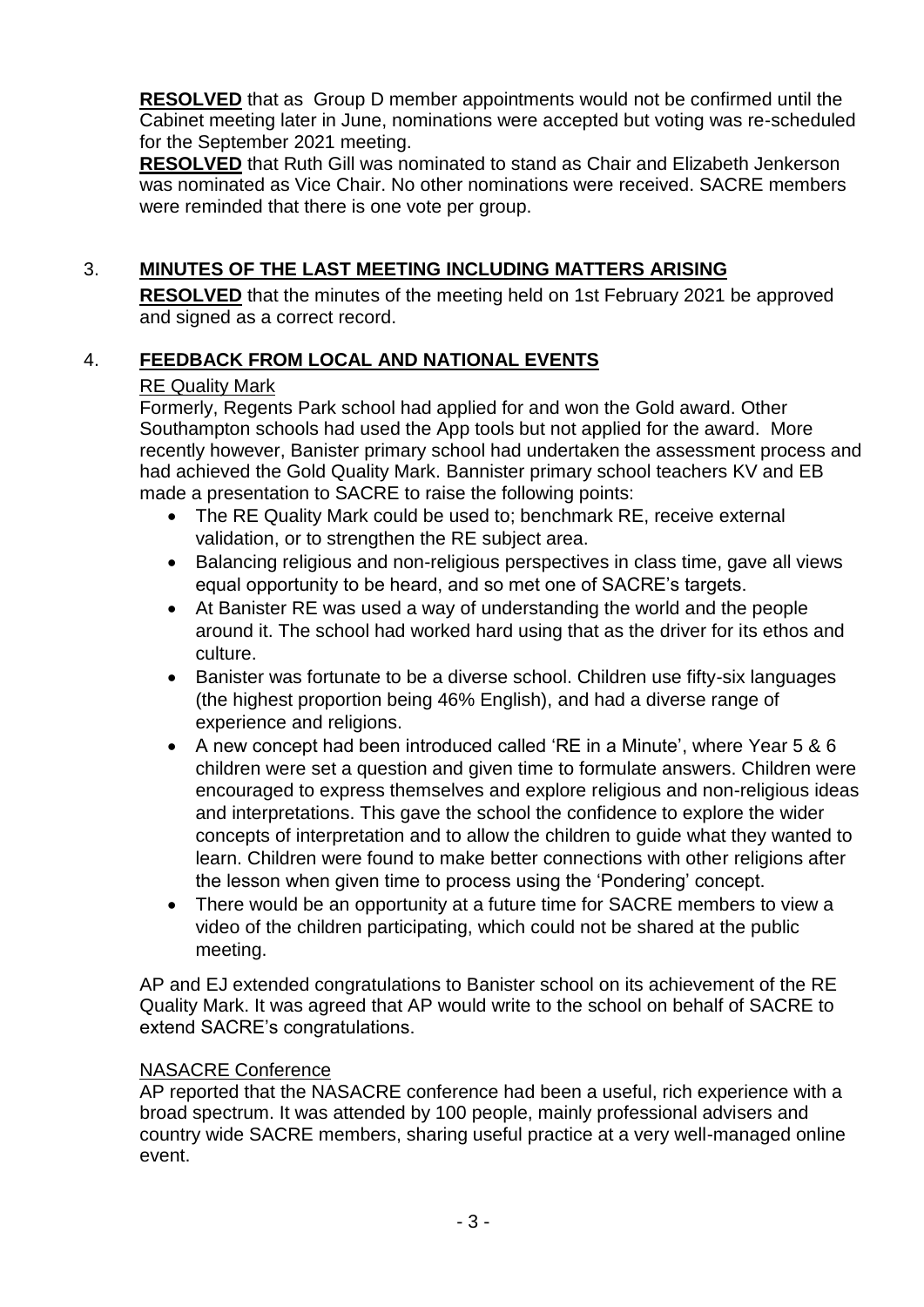AP stated that other SACRES had shown interest in Southampton's Advice document, which might lead to potential additions to the document from other SACRES. AP recommended attendance at future conferences.

### World Views Workshop

AP explained that the World Views Issue and the Theos paper (Agenda item 6) were linked and anticipated that more papers would follow, which was welcomed. It had become clear, particularly while working on the Locally Agreed Syllabus Review, that clarity and definition were needed to ascertain a common countrywide understanding.

### RE Network Event

AP explained that the Year 8/9 event would take place in the Autumn. As previously, this would be a fact-finding activity for pupils during the morning with cross-school group presentations in the afternoon. It was agreed that AP would confirm the date of the event once it had been scheduled and would add the item to the September SACRE agenda. Further, it was agreed that SACRE members would inform AP if they could take part in and support the event.

### 5. **NASACRE REPORT ON SACRE BUDGET – PROFESSIONAL ADVISER (REPORT ATTACHED)**

EJ apprised members about Deborah Weston, Religious Education Consultant, who had recently retired to Hampshire. SACRE members were likely to encounter Ms Weston as she was active with NASACRE and had previously assisted the Department of Education, where she was highly respected.

In regard to Southampton SACRE following the recommendations in the report, AP explained that SACRE was meeting its statutory requirements by reviewing the syllabus and monitoring at schools. Monitoring was instrumental in understanding strengths and areas that needed development.

AP confirmed that Southampton is 2% below the recommended SACRE budget. The previous year, the budget was 1.3% below. AP explained that it varied from year to year but due to a request, in the current budget year, for teacher release time to carry out reviews, AP advised budget spending would be higher in the current fiscal year. The DFE had accepted the 2%. AP had done more monitoring and review work in previous non-Covid years, which had not always been taken out of budget. It was noted that no monitoring visits had been carried out during the Covid related closures and that had reduced the budget spend. EJ added that because AP is professional advisor, there was no additional cost attached for her additional work. AP confirmed that the budget was around £25-26K budget per year, which roughly equated to 20 days of AP's time. Clerking time and work on the Advice document and other meeting attendance was also included in budget costs.

The response rate for the report from local authorities was high (130 of 152 responded) meaning that the information was a reliable indication country wide.

### 6. **DISCUSSION REGARDING PAPER PUBLISHED BY THEOS ON WORLDVIEWS IN RELIGIOUS EDUCATION (LINK ATTACHED)**

 EJ clarified that the intention of the Commission on Religious Education's core document was to teach that other people are exposed to multiple influences in the course of life. And, that any number of things might influence someone's world view, belief systems, the way someone behaves, other's interests and interactions. Further, the aim was to understand how one's own views might be influenced and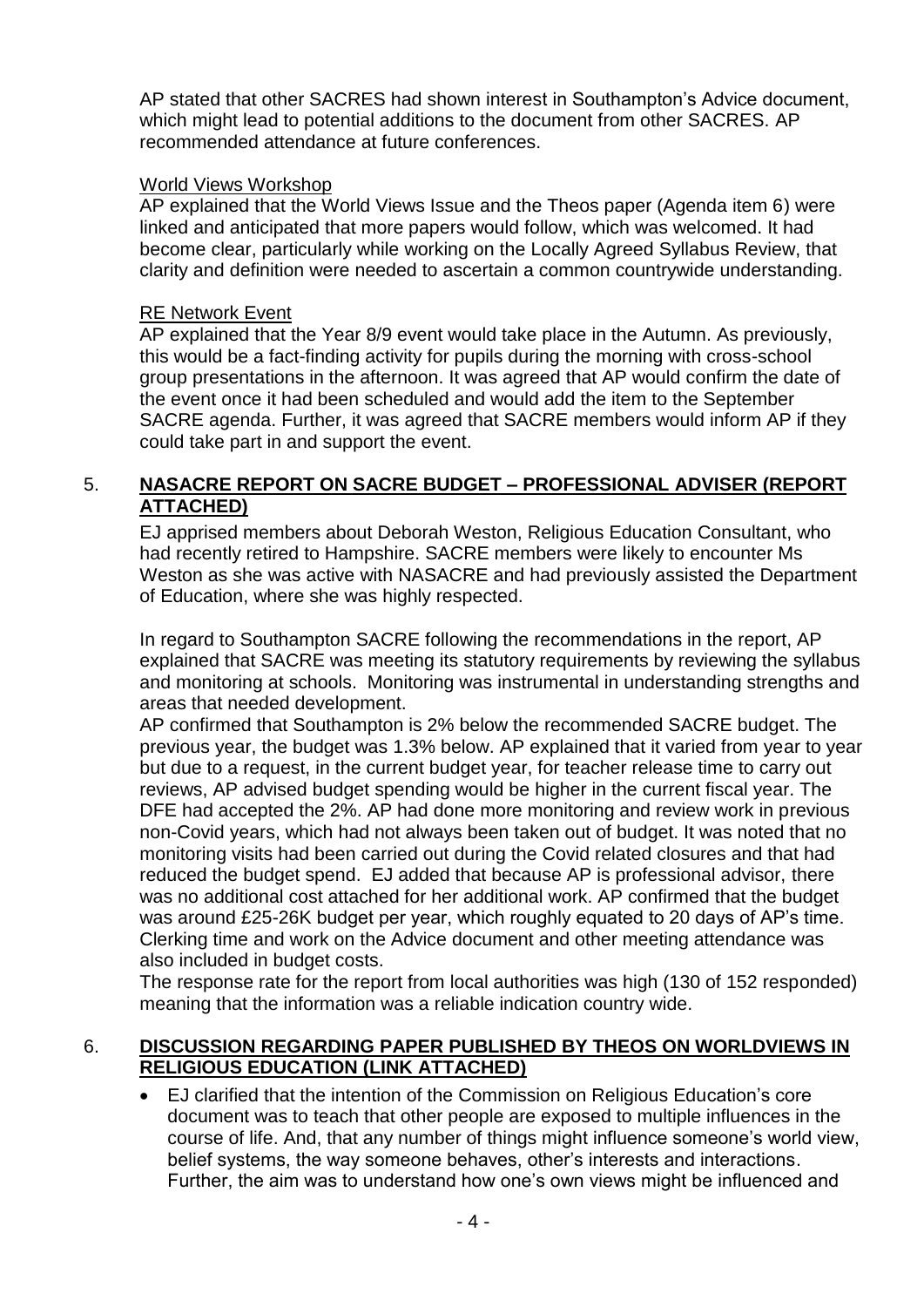affected and the difference this might make in the way one perceives the world and its events.

- Further, AP commented that this was central to the Theos report's conclusions and also linked to the work at Banister primary school, in particular the change in use of the term 'All' to 'some, many, most, few' etc., in order to clarify that not all people think or believe the same thing. AP stated that contextualising this concept was central and would strengthen teaching.
- AP suggested that this was possibly the strongest issue to be promoted from a syllabus perspective, and it would be expected as a minimum in teaching, and, as such, Southampton's SACRE training would advocate that.

# 7. **AGREED SYLLABUS CONFERENCE UPDATE - PROFESSIONAL ADVISER**

- AP explained that teachers and schools' input into the latest review was dealt with slightly differently in view of Covid. One aspect of the review, which was in addition to the Cycle of Inquiry, was to question whether the concept of 'Pondering time' (title to be discussed), would be beneficial for children's learning. 'Pondering time' provided children with the opportunity to explore a concept they had been learning about, beyond the Cycle of Inquiry, and beyond the minimum requirement for the school delivery of the locally agreed RE syllabus. It would facilitate children to explore, think critically and expand upon (potentially a little off-piste) something they were interested in knowing more about.
- AP explained that there would be a remote meeting on Wednesday 14 July 2021, for teachers and Heads across Southampton, Portsmouth, Hants and IOW to be involved in finalising the cycle and assessment part of the review. SACRE members were invited to attend. It was agreed that SACRE Members who wished to join would email AP.

# 8. **ACTION PLAN FOR 2021-2022 - PROFESSIONAL ADVISER**

The development the new Action Plan, (due in January 2021), was delayed because of the Coronavirus pandemic.

Due to falling numbers in the Monitoring Group, AP stated it would be helpful to have a broader number of members established at the start of the 5-year cycle and invited SACRE members to volunteer for monitoring visits. AP hoped to negotiate release time for teachers new to SACRE to go into other schools.

Rev DJ encouraged members to volunteer explaining that monitoring was generally a very interesting and positive experience for everyone involved. Schools appreciated the interest and the honest feedback of observations linked with the Agreed Syllabus. Having two reviewers allowed consideration of a wider scope of materials. Schools had previously welcomed the reviews as a positive experience. For the reviewers it was useful to see excellent examples of RE work going on in the city and in Collective Worship. SACRE members

# **RESOLVED** that:

- Any SACRE member who would like to join the monitoring group would inform AP as soon as possible
- AP and RG would have a conversation with RG's Head Teacher regarding teaching release time for RG.

**RESOLVED** that all proposed points for the Action Plan be approved and that SACRE take the following action:-

• SACRE would work on a 2-year Action Plan.